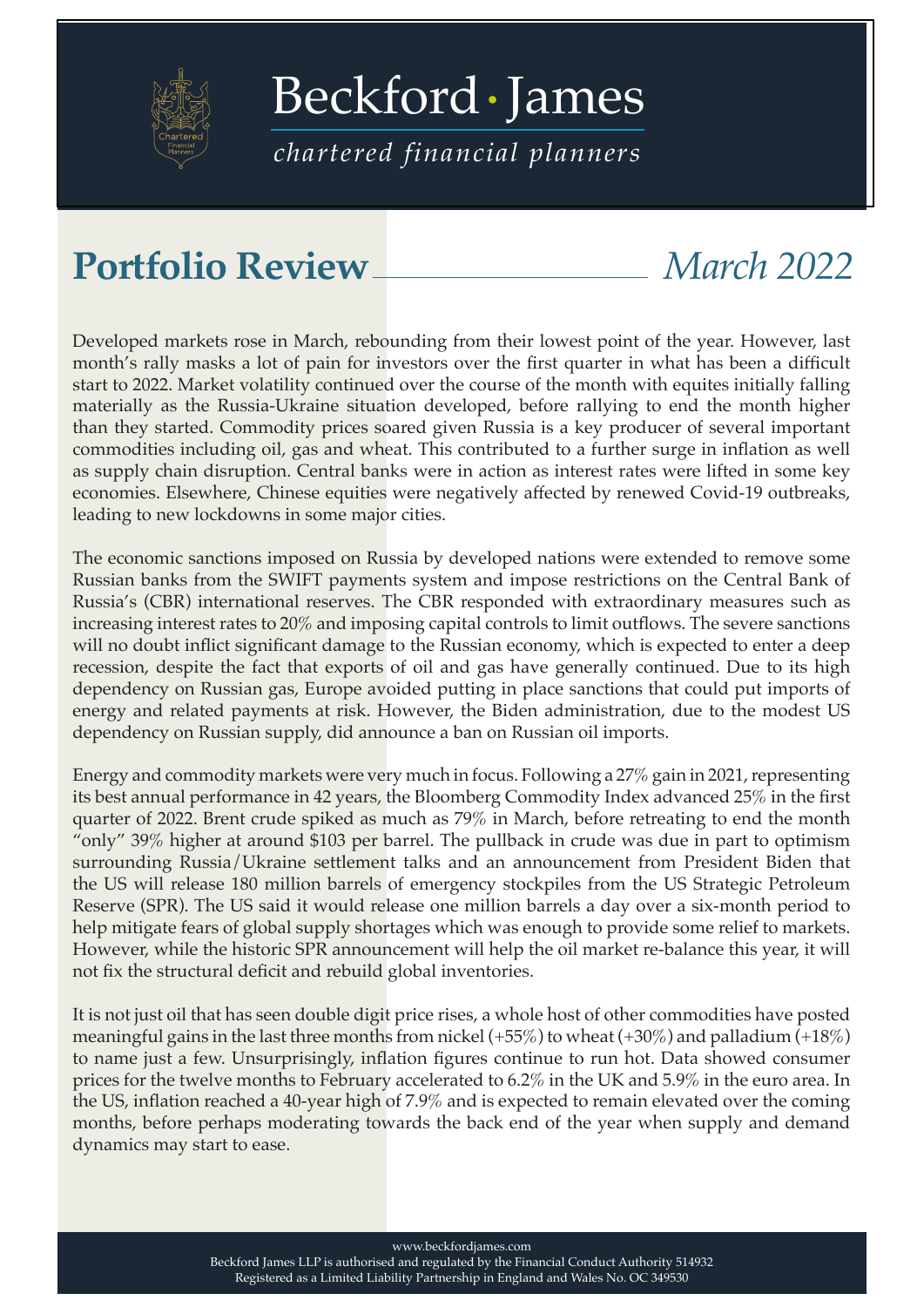With inflation showing no signs of abating and labour markets strengthening, central banks must now act to stop inflation getting out of control. After a first rate hike in December and a second in February, the Bank of England raised rates for a third time at its March meeting to 0.75%. The Bank described geopolitical risks as having accentuated prior expectations for weak growth and high inflation this year. The ECB confirmed that tapering of its asset purchase programme will end in June and left the door open for a first rate hike later this year. The closely watched US Federal Reserve (Fed) also raised rates by 0.25% in March, their first rate rise since 2018. Although the move was well flagged, Chairman Powell sparked new concerns in a statement afterwards saying the Fed are prepared to raise rates more quickly if necessary. Economists are worried that a more rapid approach in raising interest rates could lead the economy into a recession if consumer demand is slowed down too much.

With the rate rising cycle underway, bond markets were firmly in focus. Government bond yields rose sharply (meaning prices fell) as central banks appeared more hawkish and markets priced in a faster pace of monetary normalisation. The movement in yields over the month was significant and we have not witnessed such sharp movements since rates were substantially higher in the 11-15% range. Corporate bonds saw significantly negative returns and wider spreads, underperforming government bonds. High yield bonds performed slightly better than investment grade thanks to their higher income.

Investors have faced a difficult first quarter as stocks, government bonds and corporate credit have all come under pressure from growth slowdown concerns and the escalation of geopolitical risks. However, despite the bleak outlook, there are a couple of areas of relative strength that are worth highlighting. Firstly, consumers are in relatively good health as reflected in strong personal consumption data showing we are returning to pre-pandemic spending patterns which is a positive for growth. Of course consumers face a squeeze on their incomes as inflation continues to bite but, broadly speaking, they have emerged from the pandemic in a strong position. Secondly, corporate earnings, which were a key driver of stock market returns last year, are expected to remain strong. Those companies that can demonstrate pricing power and pass on higher costs to consumers and maintain their profit margins are likely to be the key winners this year. First quarter earnings season kicks off in the coming weeks and will be closely watched by market participants.

The prevailing backdrop, with indiscriminate selling and stocks and bonds falling in tandem, highlights the importance of building resilience into portfolios. We believe this is best achieved through diversification and a focus on quality – particularly stocks of companies with strong balance sheets and healthy free cash flow characteristics. At the same time, investors should prepare for a regime shift as the once familiar low growth, low-rate environment transitions to a new world order that may warrant greater selectivity and a rebalance towards value.

www.beckfordjames.com